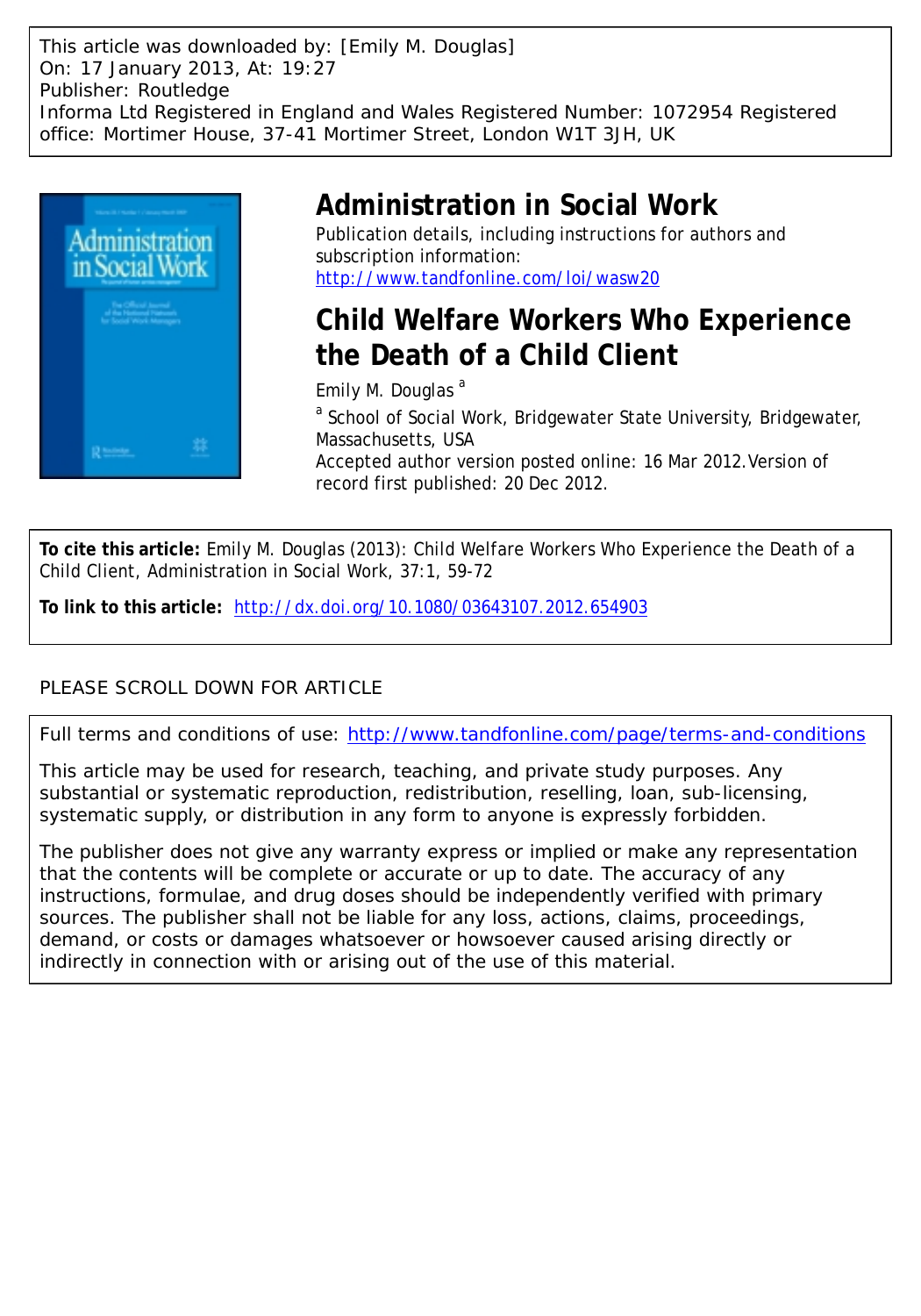*Administration in Social Work*, 37:59–72, 2013 Copyright © Taylor & Francis Group, LLC ISSN: 0364-3107 print/1544-4376 online DOI: 10.1080/03643107.2012.654903



### Child Welfare Workers Who Experience the Death of a Child Client

Emily M. Douglas

*School of Social Work, Bridgewater State University, Bridgewater, Massachusetts, USA*

Annually, almost 2,000 children die from maltreatment; 30%–40% are known to child welfare agencies. Critics attribute these deaths to young, inexperienced, untrained workers. This study used a multi-state sample of 123 child welfare workers who had experienced a fatality to address: 1) the characteristics of workers, 2) how workers approached the case, and 3) the fallout after the fatality. Workers were in their late 30s, were well educated, and had several years of experience. They felt confident in handling the case leading up to the fatality, felt supported by coworkers, and did not use formal support. Implications for administrators are discussed.

*Keywords*: child welfare, fatality, risk assessment, social work administration, training

#### INTRODUCTION

According to official statistics, in 2009, 1,770 children died from maltreatment (U.S. Department of Health & Human Services, 2010). Many of these victims are previously known to child welfare agencies before their deaths (Anderson, Ambrosino, Valentine, & Lauderdale, 1983; Beveridge, 1994). Significant attention has been paid to child maltreatment fatalities (CMFs) through internal and external reviews to identify agency-level concerns that might be related to the deaths (Douglas & Cunningham, 2008; Durfee & Durfee, 1995; Durfee, Gellert, & Durfee, 1992; Lachman & Bernard, 2006) and through media attention that often places blame for the child's death on individual workers or supervisors. Some argue that the child welfare profession is out of control: workers who experience fatalities are young, inexperienced, and lack professional training, and they miss warning signs leading up to the deaths (Gelles, 2003; National Coalition for Child Protection Reform, 2009). Research has focused on agency-level involvement in deaths (Gustavsson & MacEachron, 2004; Palusci, Yager, & Covington, 2010; Regehr, Chau, Leslie, & Howe, 2002), but little research has focused on child welfare workers (CWWs) who experience a fatality: their demographic and professional experiences, their understanding of events leading up to the death, the personal and

The author is grateful to Toni Chance and Sandra Hodge for their guidance and consultation on this project, and to Sean McCarthy for his work in coding the data. The author also thanks the members of the Friday Seminar at the Family Research Laboratory/Crimes Against Children Research Center at the University of New Hampshire for comments on a previous draft of this paper. This project was funded by the Bridgewater State University Presidential Fellows Program and the Bridgewater State University Center for the Advancement of Research and Scholarship.

Correspondence should be addressed to Emily M. Douglas, School of Social Work, Bridgewater State University, 95 Burrill Ave., Bridgewater, MA 02325, USA. E-mail: emily.douglas@bridgew.edu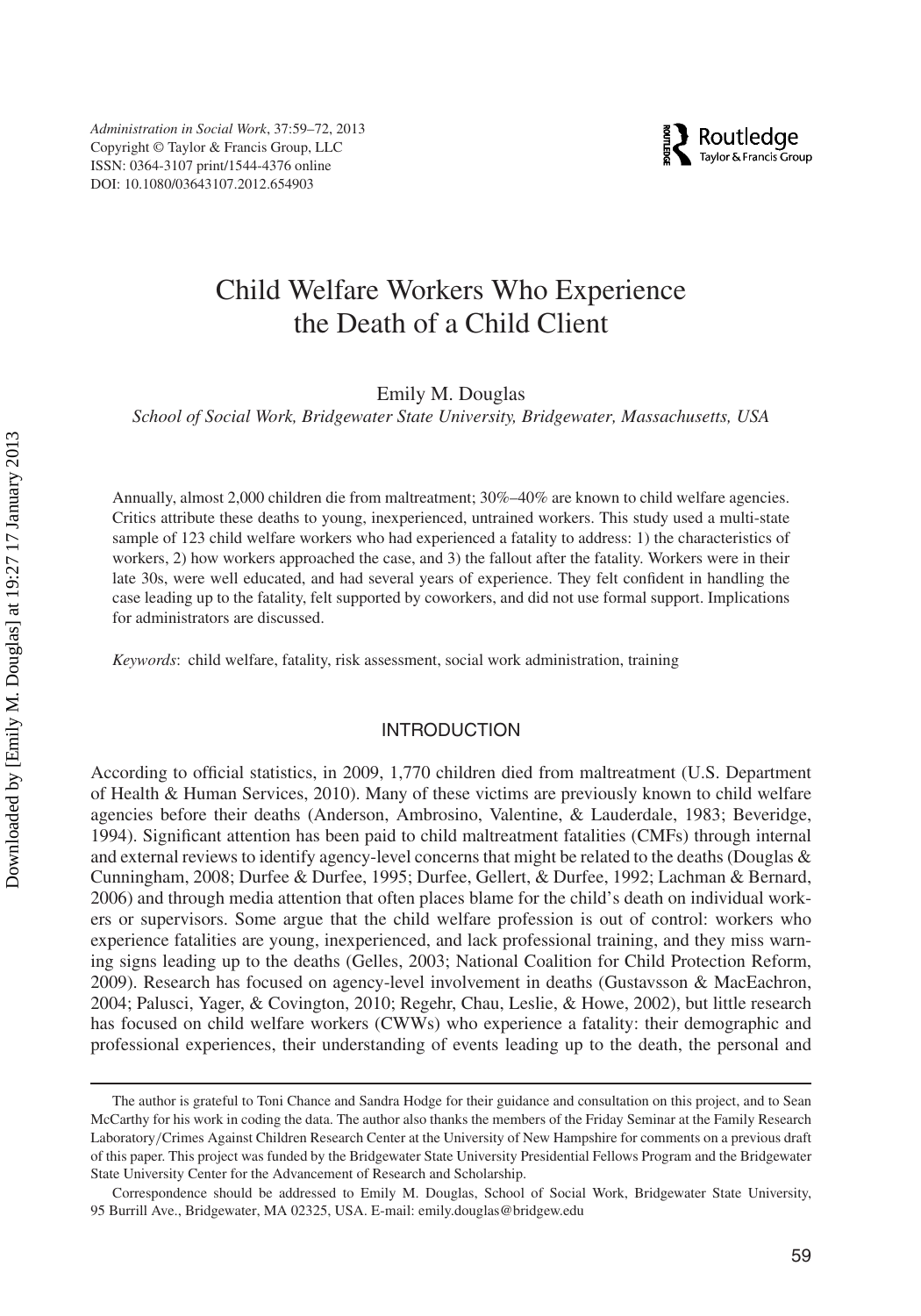professional impact of the death on the individual within the agency and the supports that they use, and how these experiences vary by frontline workers and supervisor. These concerns, and the role for social work administrators, are addressed in this paper.

#### AGENCY AND WORKER INVOLVEMENT IN CHILD MALTREATMENT FATALITIES

Previous research has shown that between 30%–40% of children who die from a maltreatment fatality were previously known to, or received services from, the local child welfare agency before their death (Anderson et al., 1983; Beveridge, 1994). Statistics from 2009 indicate that, in 11.9% of cases of CMFs, families had received family preservation services in the five years before the death, and in 1.9% of CMFs, families had received reunification services in the five years before the death.

CMFs are often reviewed by internal review boards, such as one in Washington state that determined that assigning inexperienced workers to high-risk cases can contribute to CMFs (Washington State Children's Administration, 2008). Deaths are also examined by external review boards, such as multidisciplinary child fatality review teams (Durfee et al., 1992; Webster, Schnitzer, Jenny, Ewigman, & Alario, 2003), the purpose of which is to identify barriers and gaps in services that might have led to CMFs (Durfee et al., 1992; Hochstadt, 2006). Review teams have recommended improvements in inter/intra-agency communication, risk assessments that are conducted on families, and training for child welfare professionals (Douglas & Cunningham, 2008).

Some members of academia have spoken disparagingly about the child welfare system and how it employs workers who are young and lack education and training, and how these factors might place children at higher risk for fatality (Gelles, 2003). Similar conclusions have been drawn by the media (Batty, 2001) and by organizations intended to reform the child welfare system (National Coalition for Child Protection Reform, 2009).

Annually, a fair number of workers have experience with fatalities. For example, if 30–40% (Anderson et al., 1983; Beveridge, 1994) of children who die each year are known to child welfare agencies, that means that, in 2009 when 1,770 children died from maltreatment, between 531 and 708 CCWs experienced a fatality on a caseload. If we assume that each open case has a frontline worker and a supervisor, then the number of CWWs involved in fatalities annually is somewhere between 1,062–1,416, which is roughly 3.2%–4.3% of the child welfare workforce (U.S. Department of Health & Human Services, 2010). (This estimate may be slightly inflated because multiple children sometimes die in a single family, who would have had a single worker.) Further, previous research on the dataset that will be utilized for the present paper found that almost onethird of a multi-state sample of child welfare workers reported having a parent disclose a potential intent to kill their children (Douglas, Forthcoming). Nonetheless, no research has been conducted on the characteristics of CWWs who experience fatalities, their professional training, and how they approached the cases that ended in fatality. This gap in the literature will, in part, be addressed in the current paper.

#### THE AFTERMATH OF CHILD MALTREATMENT FATALITIES

The death of a child who was previously known to child welfare agencies is often accompanied by a high level of media attention, which can create both formal and informal changes in policy and practice. Previous research has shown that media attention to agency-level CMFs often results in new state-level child welfare legislation (Gainsborough, 2009) intended to prevent future fatalities (Douglas, 2009). At the agency-level, children's deaths that occur in birth homes can lead to an increase in the use of foster care, and deaths that occur in foster homes can lead to an increase in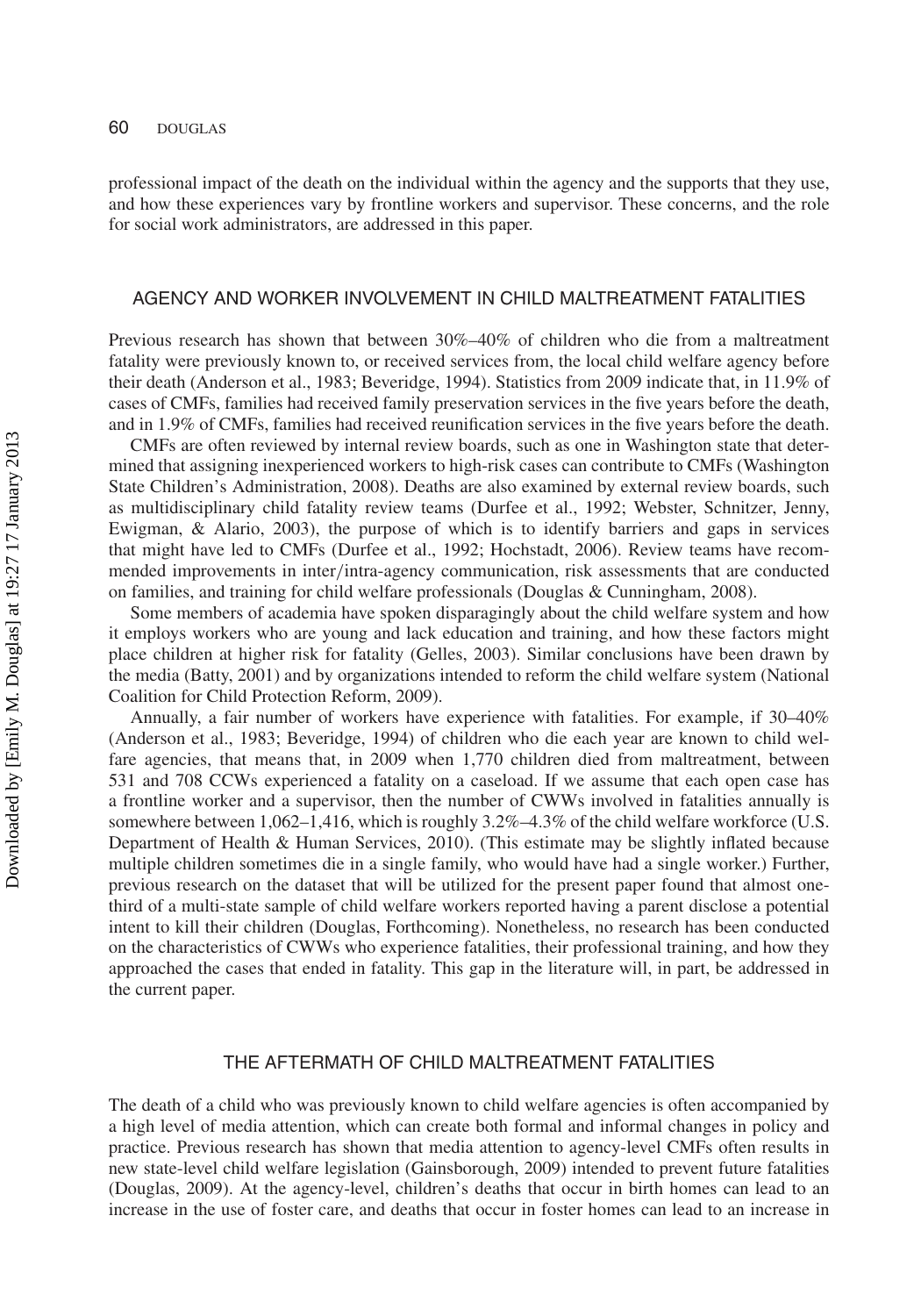the use of family preservation (Gelles, 1996; Murphy, 1997). Media attention can have an important impact on the climate of child welfare agencies. Cooper (2005) found that in an effort to improve accountability management responded to media coverage by restricting the independence of frontline workers. Others also found that agency-related CMFs resulted in restricted practices and an increase in policing functions within a child welfare agency (Regehr et al., 2002). A British study noted that high profile CMFs resulted in a significant change in oversight procedures, which had a deleterious effect on the overall atmosphere of the agency (Ayre, 2001).

Some in-depth, qualitative research has focused on the experiences of workers who lose a client. Workers often feel distressed by the repeated exposure to traumatic material in the agency's attempts to understand what "went wrong"; the reviews of the events leading up to the death are time consuming and are often critical of the worker(s)'s practice techniques (Regehr et al., 2002). CWWs in an agency that experienced a CMF report being angry and frustrated with the review procedures and "red tape" that accompany a CMF (Cooper, 2005). Such research has been conducted on small samples and/or has been limited to one region. Thus, the field does not know the commonality of these experiences after a death and if these events might differ between states and agencies. Further, the literature has discussed how to support workers who have experienced a CMF through appropriate supervision (Gustavsson & MacEachron, 2002; Gustavsson & MacEachron, 2004) and critical incident debriefing (Horwarth, 1995; Weuste, 2006). We do not know, however, if workers who experience a CMF are even offered such support and, if offered, how many use it and their assessment of these services.

When a child dies who is known to protective services, the public often wants to know that individuals will be held responsible, such as in 2008 when six child welfare workers in D.C. were fired after the death of four siblings who were receiving child welfare services (Associated Press, 2008), or in 2011 when two New York child welfare workers were charged with negligent homicide after the death of a child on their caseload (Secret, 2011). It remains unknown how many workers worry about losing their jobs, being fired, being placed on administrative leave, or who resign from their positions or are reassigned within their agencies. This study will address many of these concerns.

#### CURRENT PAPER

The background and literature reviewed here describes workers who experience fatalities, the events leading up to the death, the circumstances after the death of the child, and recommendations about how to best support workers who experience a death. This review, however, shows that much of the information that we receive concerning the employees who serve children and their families is anecdotal in nature—or the research that exists has focused on the qualitative, in-depth experiences of workers in specific agencies. This leaves us with an incomplete understanding about the common experiences surrounding the death of a child welfare client. The literature also does not examine how experiences may differ based on one's role in the case, whether a frontline worker or supervisor. This paper will explore some of our gaps in knowledge concerning the events leading up to a child's death, the experiences after a child has died, and will consider the role of the worker in each circumstance. This paper uses data from a multi-state research project of current and former child welfare workers and their experiences and concerns regarding CMFs. Specifically, four questions are addressed:

1. *What are the demographic characteristics and professional experiences of workers at the time of a fatality?* Anecdotal evidence suggests that, at the time of the death, workers would be young, inexperienced, lacking in training that would prepare them for child welfare work, and have high caseloads. One would expect supervisors to have more experience, more relevant education, and higher caseloads.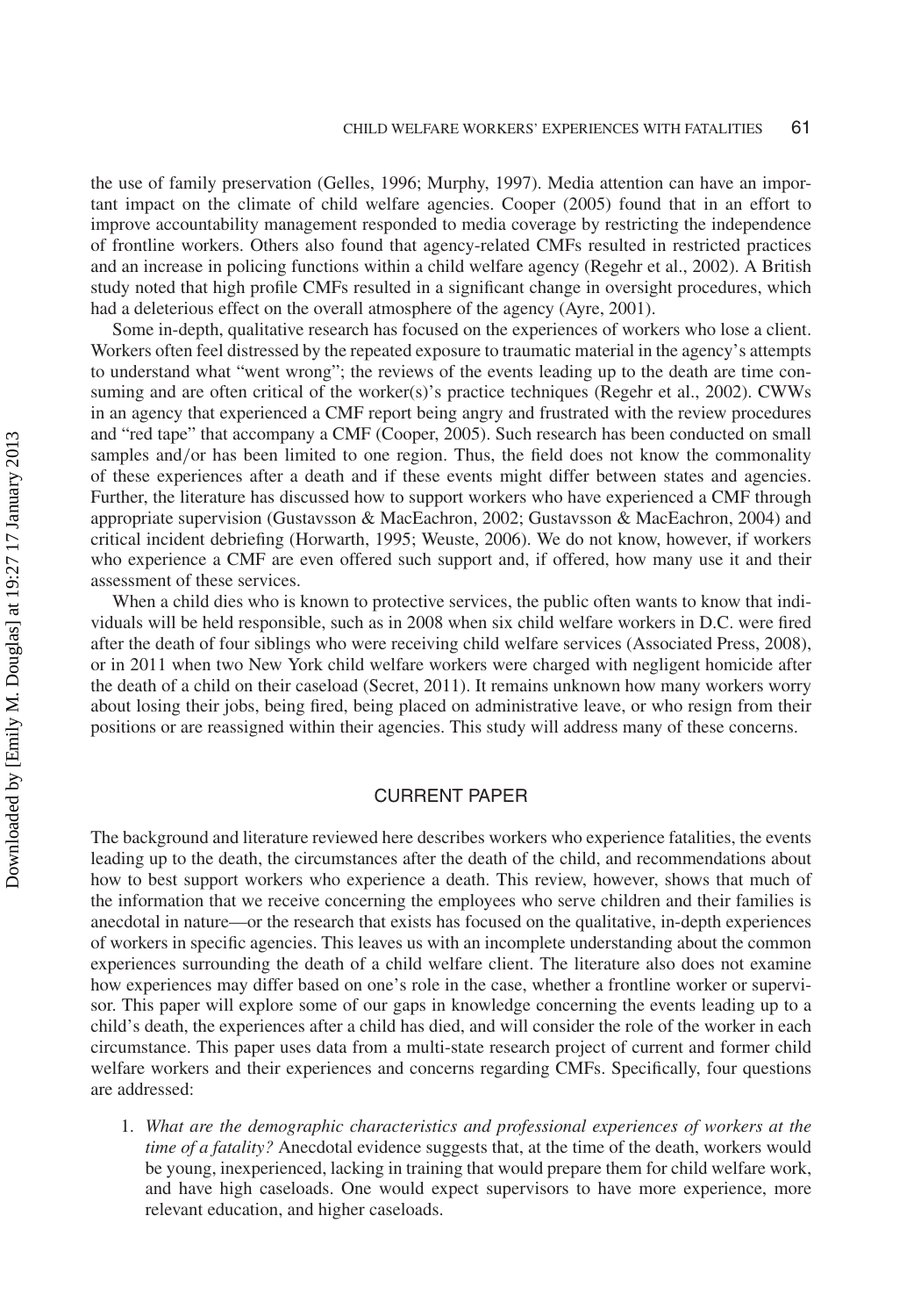#### 62 DOUGLAS

- 2. *What are workers' experiences with the events leading up to the CMF?* Critics paint a picture of a child welfare system carrying large caseloads, with workers who are unable to be attentive to clients. The experiences of frontline workers and supervisors will be considered separately.
- 3. *What happens in the aftermath of the CMF?* The literature suggests that workers will find the death a source of stress for them and that they will look to their colleagues and supervisors for support. The experiences of frontline workers and supervisors will be considered separately.

#### METHODS

#### Procedure

Data for this paper were collected as part of a larger study, "Child Maltreatment Fatalities: Perceptions and Experiences of Child Welfare Professionals," from September 2010–January 2011. Current CWWs and managers were recruited to participate in an online survey that focused on CWWs' perceptions of and experiences with CMFs, as were former workers who had lost their job as a result of fatality. Potential participants were recruited through 1) online advertisements (e.g., Child Welfare League of America), and 2) postings on the Facebook pages of the National Association for Social Work and of chapter affiliates. Most responses, however, came from 3) announcements that were made to the Child Maltreatment Research Listserv (maintained by the National Data Archive on Child Abuse and Neglect, Cornell University), where members in the field forwarded the recruitment statement to workers and supervisors, and 4) through direct appeals emailed to the most appropriate and easily identified agency administrator in each state.

Individuals who responded to the solicitation were directed to the online survey, which was created using Survey Monkey. Potential participants were informed of their rights as a participant in the study, including that some of the questions may cause them distress. Individuals were assured that they could skip any questions that they liked and cease participation at any time. On the final page of the survey participants were given resources to national hotlines and websites where they could seek assistance for psychological distress should they need it after taking the survey. This study was approved by the Institutional Review Board at Bridgewater State University. Responses for the larger study were received from 493 CWWs; 452 surveys were complete enough to retain for analysis. The subsample for the current set of analyses is comprised of 123, as explained in the following section.

#### **Participants**

The overall purpose of this study was to assess workers' knowledge of risk for CMFs and to compare trauma symptomatology and practice orientations between CWWs who experienced a CMF with those who did not, and, of those who did, to describe their experiences related to the CMF. The following steps were taken to identify workers who experienced a CMF. At the start of the survey, participants were introduced to the topic of the study, given the definition that is used by the National Child Abuse and Neglect Data System: "For clarification, a child maltreatment fatality (CMF) is: a child dying from abuse or neglect, because either a) the injury from the abuse or neglect was the cause of death, or b) the abuse and/or neglect was a contributing factor to the cause of death". About one-third through the survey, participants were asked, "Have you ever had a child die who was on your caseload when you were either a frontline worker or supervisor for a county or state child protection/child welfare agency?" For those who answered "Yes," they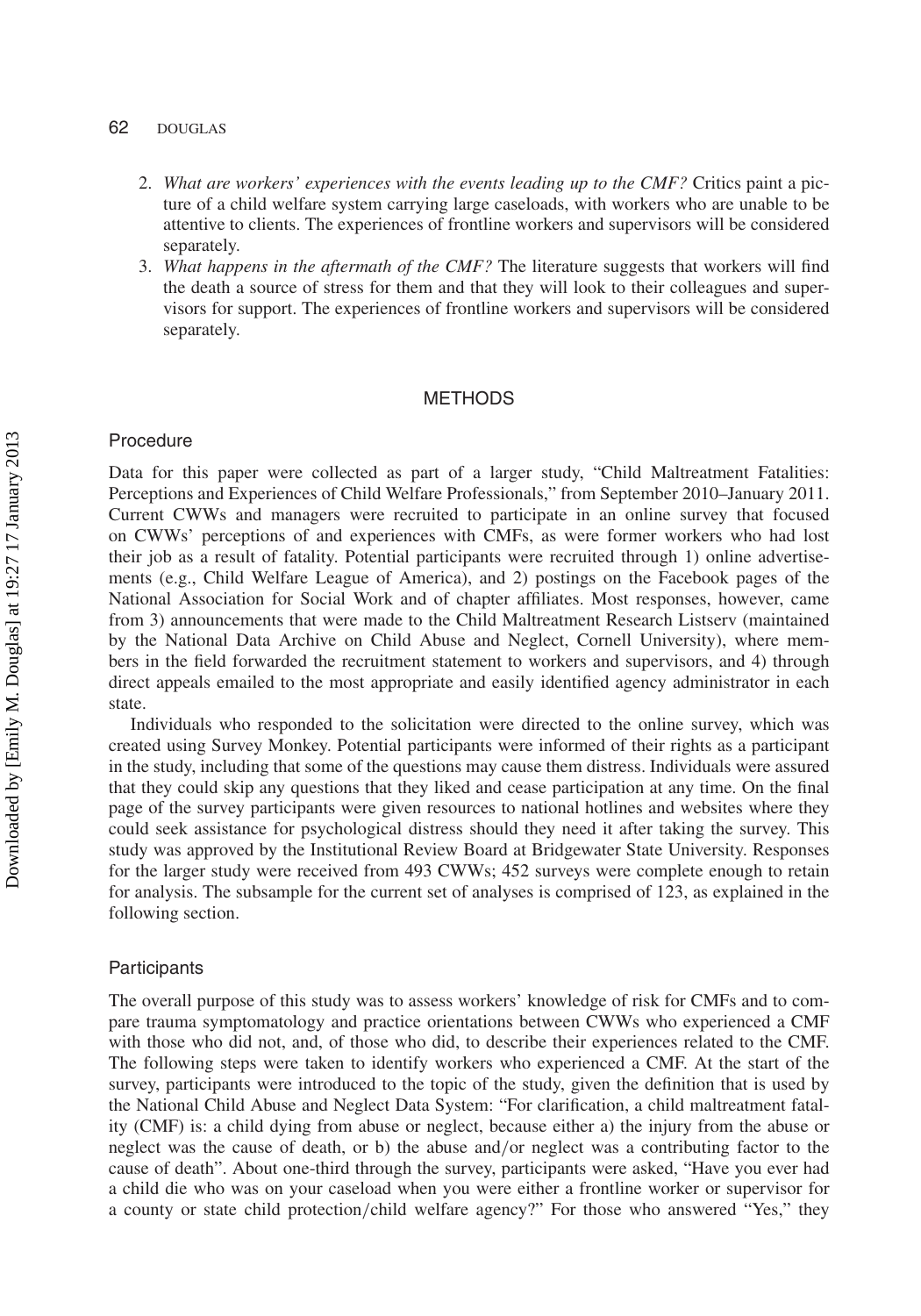were presented with a question concerning the type of maltreatment from which the child died: medical neglect, physical abuse, physical neglect, psychological abuse, sexual abuse, and other. They were also asked a question pertaining to the individual who was responsible for the child's death: mother, father, step-mother/intimate partner of parent, step-father/intimate partner of parent, sister, brother, grandmother, grandfather, foster mother, foster father, child or daycare provider, unknown, and other—with an open field for text. In most instances, the responses concerning the manner of death and the individuals responsible were clear. In 54 instances, additional coding was required, which was performed by the researcher with the assistance of a former state child welfare administrator with 30 years of experience in the child welfare profession. First, 34 deaths were determined to be non-CMF and included instances of deaths due to car accidents, illness, suicide, etc. Second, five cases were coded as CMFs and primarily concerned instances of physical neglect, such as a young child drowning in a bathtub or pool without supervision. Third, 12 cases indicated that a fatality occurred, but did not provide further information. They were considered CMFs and retained for analyses. Fourth, in three instances CWWs provided information about the death, but did not indicate level of responsibility, such as "child drowned." These cases were excluded.

Of the 452 participants in this study, 445 answered the question pertaining to the death of a child client. Specifically,  $43.4\%$  (n = 193) had experienced the death of a child; in 7.5% cases  $(n = 34)$  the death was a non-CMF; 35.8%  $(n = 159)$  had dealt with a death that was a CMF; only 30.5% (n = 135) of the total sample provided enough information about their CMF experience to be retained for analyses. Finally, in 12 of those cases, the CMF was the impetus for opening a new case. Thus, 27.2% of the total sample experienced a CMF on an open, active case, which resulted  $\sin n = 123$  cases that were retained for the subsample and analyses for this paper. The analyses presented on this subsample range from  $n = 105-123$ , due to missing data.

Table 1 displays current demographic information for the sample of workers who experienced a CMF. One-fifth (20.7%) of the predominantly female (89.8%) sample identified as a racial or ethnic minority, with the largest percent being African American/Black (12.5%). The sample had a mean age of 41.73; it was also well educated, with 36.6% reporting that they had a bachelor's degree and 61.8% had a master's degree. Only one respondent had an education level lower than this, with an associate's degree. The majority of the sample had a degree in social work (62.3%) or human services (4.9%). About one-quarter of the sample (23.8%) had a degree in another social science discipline; the rest of the sample (9.0%) had a degree in another field. The CWWs came from 27 different states, with large percentages of workers coming from California, North Carolina, Wisconsin, Louisiana, and New York. Almost three-quarters of the deaths occurred between 2000 and 2011. There were only five differences in the results based on whether the CMF occurred prior to 2000; CWWs were: 1) less likely to want to pursue a different treatment plan but were restricted by agency policy; 2) more likely to report having lost their job due to a CMF; 3) less likely to report still being a CWW; 4) younger, by four years when the CMF occurred; 5) and had worked 3.2 fewer years in child welfare.

#### Instrument and Analyses

The survey asked participants about their knowledge of risk factors for CMF, attitudes about CMFs, training, and practice behaviors concerning CMFs and their experiences with having a child die on their caseload. The survey also included an assessment of their practice behaviors, a measure of their trauma symptomatology, and demographic questions. The survey questions were developed from a review of the literature (see Douglas, 2005; Graham, Stepura, Baumann, & Kern, 2010) and in consultation with a child welfare practitioner with 15 years experience in the field and with expertise in CMFs. The survey was pretested on a small sample of caseworkers and supervisors in Massachusetts and Texas before full implementation.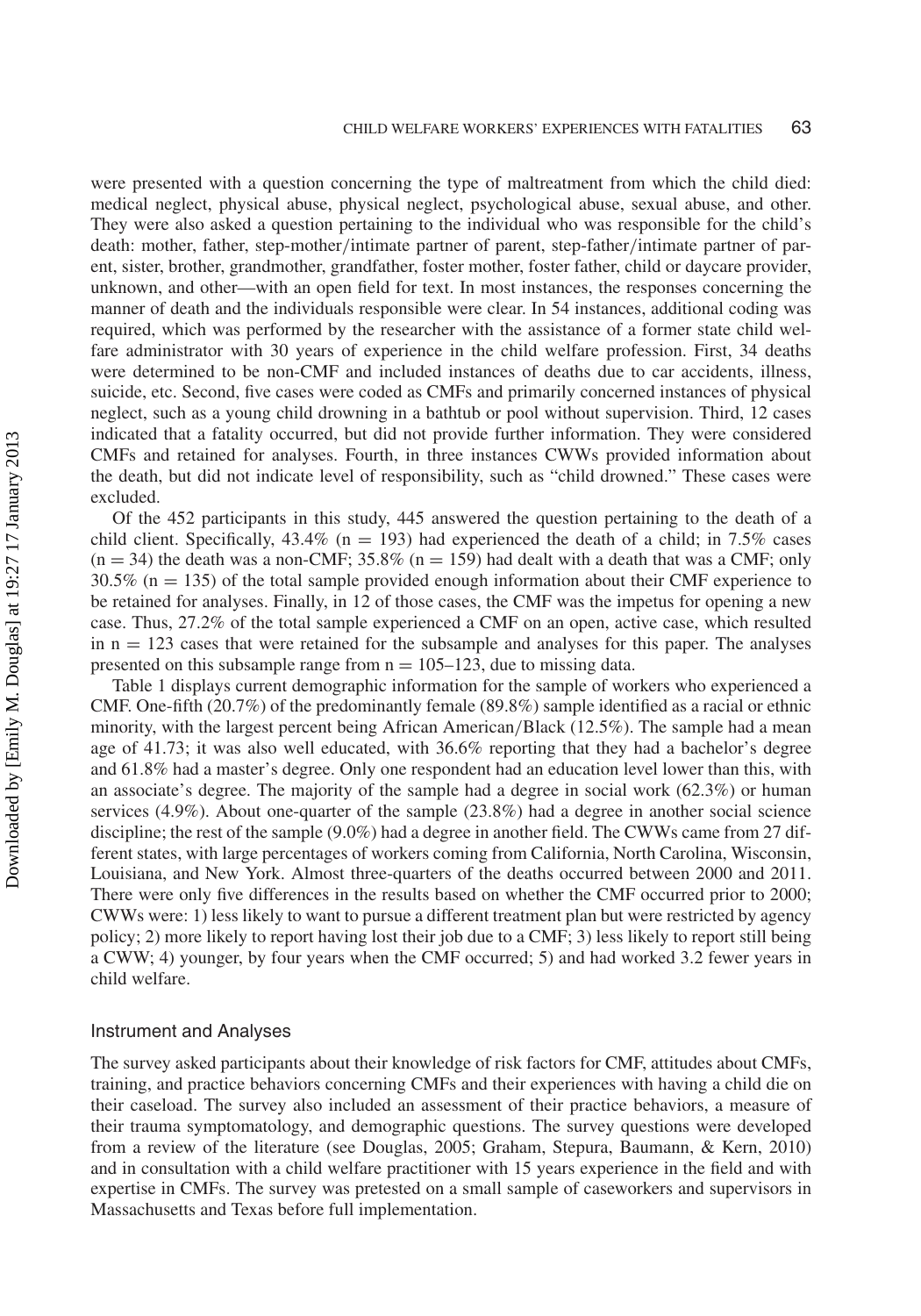TABLE 1 Demographic Characteristics of Study Participants and Independent Variable Predicting Fatality on Caseload

| Demographic characteristic                     | Exp. CMF on active caseload<br>percent/mean (SD) |
|------------------------------------------------|--------------------------------------------------|
| Age—Mean(SD)                                   | 44.85 (10.40)                                    |
| Gender-Male (percent)                          | 14.8                                             |
| Race/ethnicity                                 |                                                  |
| Any Minority                                   | 20.7                                             |
| American Indian                                |                                                  |
| Asian                                          | 1.0                                              |
| African American/Black                         | 12.5                                             |
| Latino/Hispanic                                | 6.7                                              |
| Pacific Islander                               | $\Omega$                                         |
| White                                          | 82.7                                             |
| Education                                      |                                                  |
| Associate's degree                             | 2.6                                              |
| Bachelor's degree                              | 36.6                                             |
| Master's degree                                | 61.8                                             |
| Area of specialization                         |                                                  |
| Social work                                    | 62.3                                             |
| Human services                                 | 4.9                                              |
| Other social science field                     | 23.8                                             |
| Other                                          | 9.0                                              |
| Region of employment                           |                                                  |
| North (CT, ME, MA, NY, PA)                     | 10.6                                             |
| Midwest (IL, IN, MI, ND, OH, WI)               | 20.3                                             |
| South (AL, DC, GA, LA, MD, NC, OK, TX, VA, WV) | 41.5                                             |
| West (AK, CA, CO, OR, WA, WY)                  | 27.6                                             |
| Year that CMF occurred                         |                                                  |
| 1970-1989                                      | 4.1                                              |
| 1990-1999                                      | 18.7                                             |
| 2000-2009                                      | 61.8                                             |
| 2010-2011                                      | 11.4                                             |

This paper concerns the experiences of CWWs who experienced a CMF on their caseload. The workers were asked to report about their age, level of education, and educational specialization at the time of the fatality. Workers were also asked to report on the number of cases they managed when the child died; the length of time that the case was on his/her caseload before the CMF, which was coded in months; and the number of years that they worked in child welfare before this particular child died. Comparisons were made between frontline workers and supervisors using the nonparametric comparison of median test. If workers had experienced more than one CMF, they were asked to report on the most recent fatality to ensure the most accurate recall of data. All of the remaining questions pertaining to experiences with CMFs asked CWWs to rate the extent to which they agreed with each statement on a scale of 1–4, where  $1 =$  strongly disagree and  $4 =$  strongly agree, but were dichotomously grouped for analyses in this paper, into Strong Disagree/Disagree  $= 0$  and Strongly Agree/Agree  $= 1$ . There were three areas concerning workers' experiences with CMFs: 1) the approach to handling the case before the fatality, 2) support provided after the fatality, and 3) the aftermath of the fatality. Questions pertaining to the approach before the fatality included statements such as, "I received appropriate guidance on managing the case," "At the time, I felt confident in handling this case," and "I wanted to pursue a different treatment plan with this family,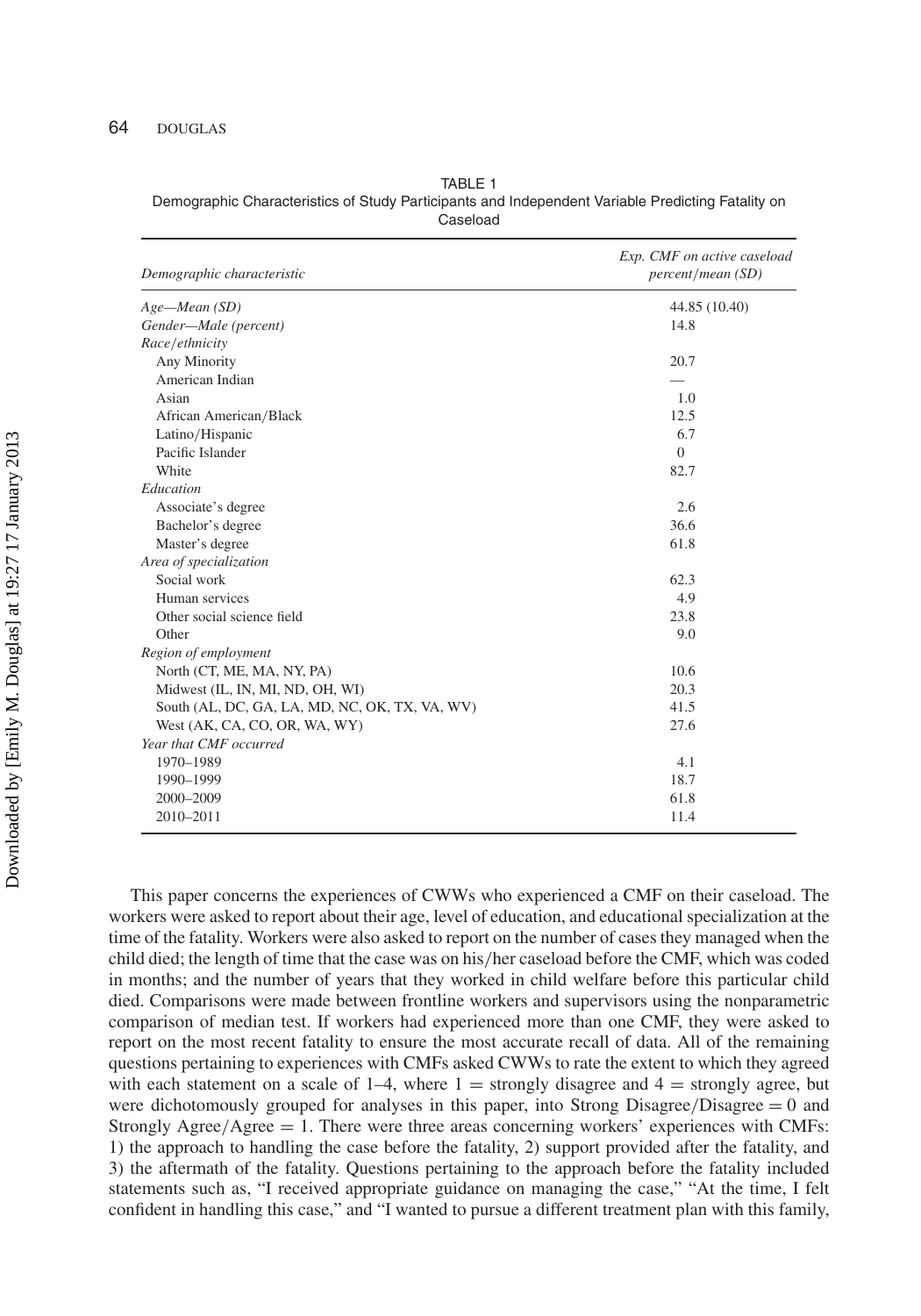but our agency policy did not permit it." Questions pertaining to the support provided after the fatality included statements such as "My department/agency offered me support/therapy after this child died," "This support/therapy was helpful," and "My co-workers provided me with emotional support after this child died." Questions pertaining to the aftermath of the CMF included statements such as "I worried about losing my job after this child died," "I asked for a leave of absence after this child died," and "The bureaucratic process that took place after this child died was a source of stress for me." For all of these questions, results are presented for the total sample who experienced a fatality and for frontline workers and supervisors, along with significance testing between the latter two groups. Finally, workers who experienced a CMF were also asked, "Please tell us how else having this child die affected your personal or professional life." These responses were coded by a graduate research assistant under the supervision of the author, using content analysis. We developed codes for similar responses and then consolidated responses into categories.

#### **RESULTS**

#### Case and Worker Characteristics at Time of Maltreatment Fatality

Table 2 presents descriptive information about workers and case characteristics *at the time that the fatality occurred*, by the total subsample, as well as a comparison between frontline workers and supervisors. CWWs reported that: they had a median of 25 families on their caseload when the child died (range  $= 1-500$ ); the child had been on their caseload a median of 2 months before the death (range  $= .25-24.0$ ); and that they worked in the child welfare profession a median of 6 years (range = 0.25–32.0) before the death. CWWs were about 38 years old at the time of the child's death, with supervisors 6 years older than frontline workers. There was a significant difference between frontline workers and supervisors on all of these characteristics. At the time of the child's death, about half of the workers had a college degree (45.9%) and half had a master's degree (52.5%); over one-half (59.4%) had a degree in social work. And only 11.4% had a degree outside the social sciences. There were no educational differences between frontline workers and supervisors.

#### Child Welfare Workers' Experiences with Maltreatment Fatalities

Table 3 presents the results of workers' experiences with a CMF on one's caseload by topic area for the total subsample as well as for frontline workers and supervisors. The majority reported confidence in their handling of the case: 77.6% reported that they received appropriate guidance on the case, 84.1% reported that they had felt confident in handling the case, and only a minority (10.3%) of the sample reported wanting to pursue a different plan but could not because of agency policy or state/county policy. Supervisors were much more likely to report having received appropriate guidance managing the case leading up to the death (90.0% versus 70.3%). There were no statistically significant differences between frontline workers and supervisors.

Workers reported mixed responses to the support that they received after the CMF. Less than half of the sample (44.6%) reported that their agency offered therapy after the CMF, although this formal support was more likely to be offered to supervisors than frontline workers (57.5% versus 35.0%,  $p \leq 0.05$ . Of those who were offered therapy (n = 45), only about half (57.8%) reported using it, but those who did found it to be helpful (91.7%). Only 15.0% reported feeling as though they had to use the therapy even though they did not want to. Four out of five workers (80.2%) reported feeling supported by their coworkers, and more than two-thirds (69.4%) reported feeling supported by their supervisors. There were no other differences between frontline workers and supervisors.

CWWs reported about the circumstances that took place after the death of their client. One-third (30.0%) reported worrying that they would lose their job, and another one-third (30.0%) reported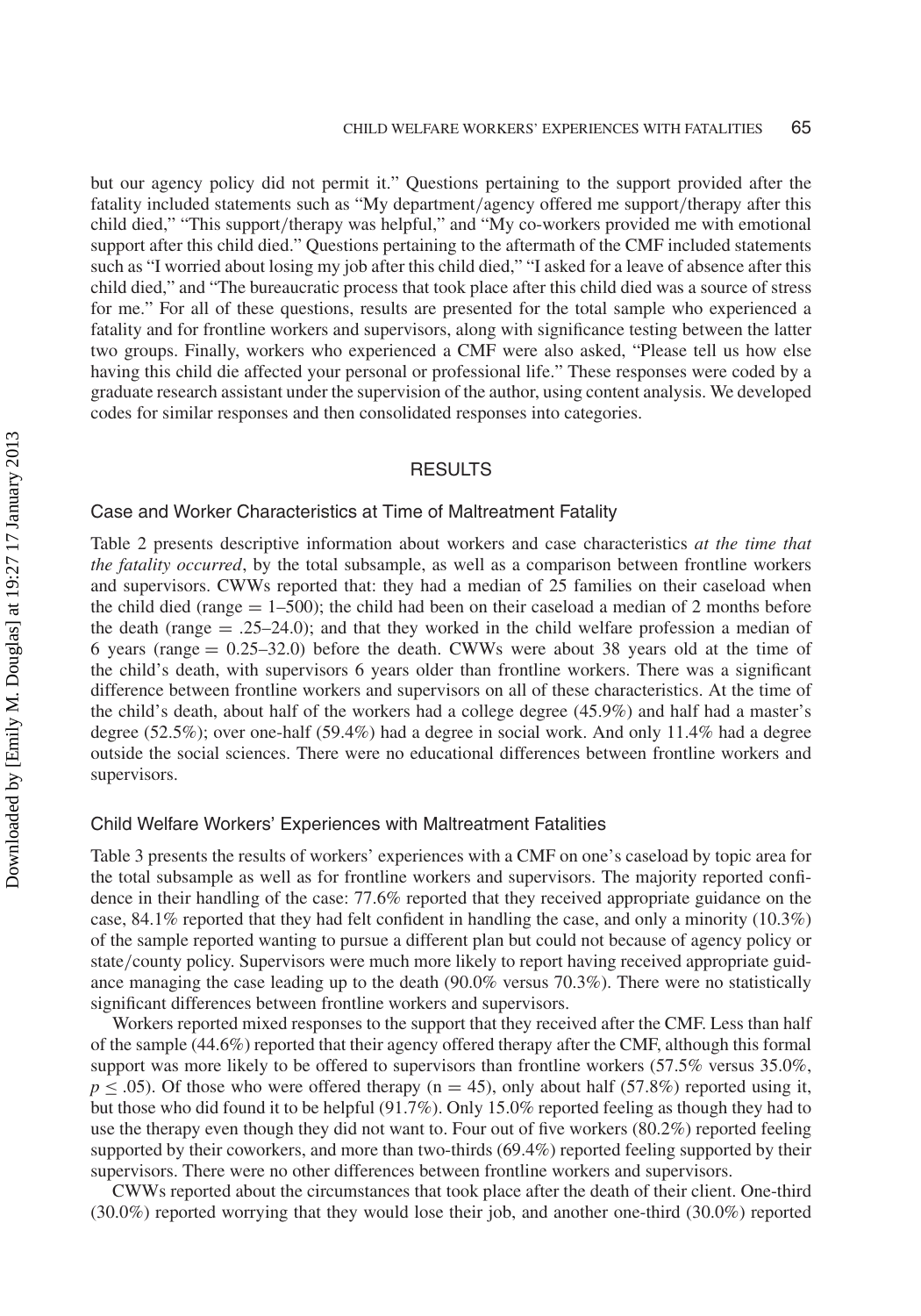|                                                      |                                  | Mean (SD)/Median/Percent                |                                  |                                                         |
|------------------------------------------------------|----------------------------------|-----------------------------------------|----------------------------------|---------------------------------------------------------|
| Variable                                             | Total CWWs<br>experienced<br>CMF | <i>Frontline CWW</i><br>experienced CMF | Supervisor<br>experienced<br>CMF | Difference between<br>worker & supervisor<br>$t/\chi^2$ |
| Case work information                                |                                  |                                         |                                  |                                                         |
| Number of cases on caseload <sup>1</sup>             | 25                               | 20                                      | 90                               | $25.290***$                                             |
| Number months on caseload <sup>1</sup>               | 2                                | $\overline{2}$                          | 3                                | $7.488**$                                               |
| Number year in child welfare profession <sup>1</sup> | 6                                | 4                                       | 13                               | $31.572***$                                             |
| Worker age                                           |                                  |                                         |                                  |                                                         |
| Age at time of death <sup>2</sup>                    | 37.6 (9.24)                      | 34.62 (7.34)                            | 41.40 (9.47)                     | $4.279***$                                              |
| Worker education: Level                              |                                  |                                         |                                  | $1.854^a$                                               |
| High school degree                                   | 0.9                              | $\theta$                                | 0.8                              |                                                         |
| Associate's degree                                   | 0.8                              | $\Omega$                                | 0.8                              |                                                         |
| College degree                                       | 45.9                             | 54.5                                    | 45.9                             |                                                         |
| Master's degree                                      | 52.5                             | 45.5                                    | 52.5                             |                                                         |
| Worker education: Area of specialization             |                                  |                                         |                                  | 6.350 <sup>a</sup>                                      |
| Social work                                          | 53.7                             | 42.6                                    | 53.7                             |                                                         |
| Human services                                       | 5.7                              | 3.7                                     | 5.7                              |                                                         |
| Other social science                                 | 29.3                             | 48.1                                    | 29.3                             |                                                         |
| Other area                                           | 11.4                             | 5.6                                     | 11.4                             |                                                         |

TABLE 2 Worker and Case Characteristics at Time of Child Maltreatment Fatality by Total, Frontline Workers, and Supervisors ( $n = 105-123$ )

<sup>1</sup>Median; <sup>2</sup>Mean; <sup>a</sup>Cell sizes were insufficient to calculate chi<sup>2</sup> significance test;  $p \le 0.05$ ; \*\* $p \le 0.01$ ; and \*\*\* $p \le 0.01$ .

that they seriously considered leaving their job. A small percent reported that they were placed on administrative leave (4.0%), asked for a leave of absence (3.0%), or were fired (2.2%). Almost three quarters (73.3%) reported that the bureaucratic process that followed the death was a source of stress for them; there was a trend that this was truer for supervisors than frontline workers (82.5% versus 66.7%,  $p \leq 0.10$ ). Over one-quarter (26.7%) of the workers reported their current belief that the CMF was unavoidable—a belief that may also be more common among supervisors (35.7% versus 21.0%,  $p \leq 0.10$ . The CMF did not change the professional status of most workers in that 84.3% said that they still work for the same agency and 79.2% reported still being a child welfare worker. There were no differences between frontline workers and supervisors.

CWWs who experienced the death of a child were asked how else the CMF affected their professional or personal lives. Responses were coded into four categories:

- 1. Negative impact on professional life ( $n = 28, 22.7\%$ ), e.g., feel incompetent, ineffective, burned out. Example: *"*At first it made me question my abilities as a supervisor and whether I had missed signs that could have prevented the child's death. ... [T]he agency then used the child's [sic] death as a 'training' on 'what not to do' or at least it felt that way."
- 2. Positive impact on professional life ( $n = 17, 13.8\%$ ), e.g., feeling motivated, supported by agency co-workers, more cautious about client safety. Example: "You become more cautious ... It has made me look at assessments as family based instead of incident based."
- 3. Negative impact on mental health ( $n = 10, 8.1\%$ ), e.g., feeling hopeless, depressed, anxious. Example: "The death of a child and child welfare work in general is stressful and takes a toll on workers. I remember feel[ing] depressed, anxious and in some ways hopeless."
- 4. Negative impact on personal life ( $n = 21, 17.1\%$ ), e.g., having trouble "leaving work at work," impact on relationships with own family members. Example: "I am very protective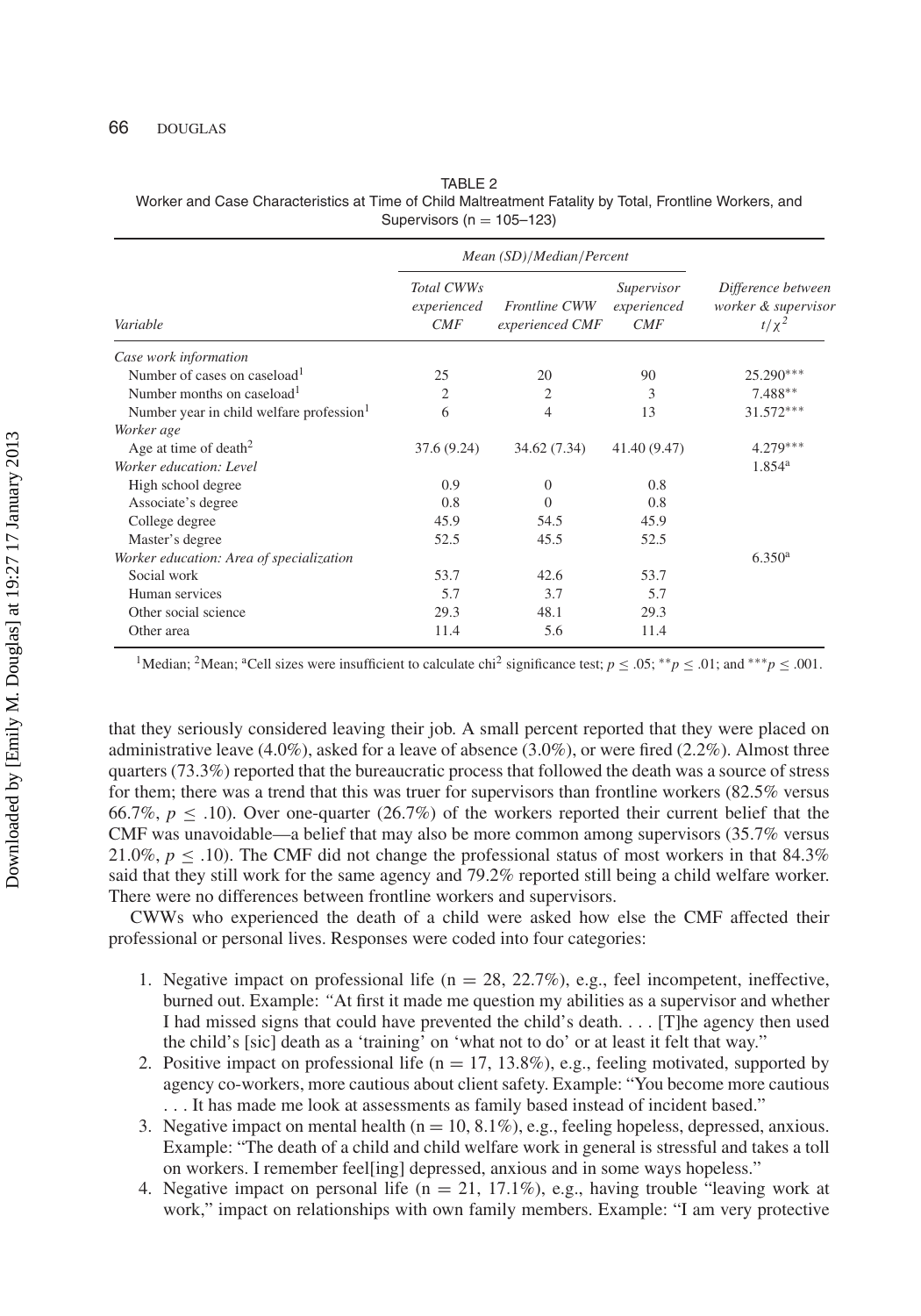| ֚֚֡֡֡֡֡֡֡        |
|------------------|
| ነ<br>i<br>I      |
| ۱                |
| ו<br>י<br>֚֕     |
| ¢                |
| ١<br>I           |
| l<br>i<br>١      |
| I                |
|                  |
|                  |
| ١<br>i<br>ļ<br>l |
|                  |
| ֕                |
|                  |
|                  |
|                  |
| ļ<br>I           |
|                  |

|                                                                                      |                               | Percent agree or strongly agree/yes                                               |                                                    |                                                         |
|--------------------------------------------------------------------------------------|-------------------------------|-----------------------------------------------------------------------------------|----------------------------------------------------|---------------------------------------------------------|
| Question                                                                             | experienced CMF<br>Total CWWs | experienced CMF<br>Frontline CWW                                                  | Supervisor experienced<br>CMF                      | worker and supervisor<br>Difference between<br>$x^2$    |
| Approach to handling case before fatality                                            |                               |                                                                                   |                                                    |                                                         |
| Received appropriate guidance on managing case                                       | 77.6                          |                                                                                   | 90.0                                               | $6.068***$                                              |
| At time, felt confident handling case                                                | 84.1                          |                                                                                   |                                                    | .882                                                    |
| Worried about child/family; coworkers disagreed                                      | 12.3                          | $70.3$<br>$81.3$<br>$12.5$                                                        | $\begin{array}{c} 88.1 \\ 14.3 \\ 7.1 \end{array}$ | 0.234                                                   |
| Wanted to pursue different treatment plan, but agency                                | 10.3                          |                                                                                   |                                                    | .783 <sup>a</sup>                                       |
| policy did not permit it                                                             |                               |                                                                                   |                                                    |                                                         |
| Wanted to pursue different treatment plan, but state/county<br>law did not permit it | 10.3                          | 14.1                                                                              | 4.8                                                | $2.359^{a}$                                             |
| Support provided after fatality                                                      |                               |                                                                                   |                                                    |                                                         |
| Department/agency offered me support/therapy after                                   | 44.6                          | 35.0                                                                              | 57.5                                               | 4.931*                                                  |
| fatality                                                                             |                               |                                                                                   |                                                    |                                                         |
| Used therapy $(n = 45)$                                                              | 57.8                          |                                                                                   | 47.8                                               |                                                         |
| Found this therapy to be helpful ( $n = 26$ )                                        | 91.7                          | $\frac{71.4}{100.00}$                                                             | 81.8                                               | $2.530$<br>$2.579$ <sup>a</sup><br>$4.191$ <sup>a</sup> |
| Felt had to use therapy even though did not want to $(n = 40)$                       | 15.0                          |                                                                                   | 4.5                                                |                                                         |
| Coworkers provided emotional support                                                 | 80.2                          | 27.8<br>76.7<br>67.2                                                              | 85.0                                               | 1.042                                                   |
| Supervisors provided emotional support                                               | 69.4                          |                                                                                   | 74.4                                               | .564                                                    |
| Aftermath of fatality                                                                |                               |                                                                                   |                                                    |                                                         |
| Child's death was unavoidable                                                        | 26.7                          |                                                                                   |                                                    | 2.767                                                   |
| Worried about losing my job                                                          | 30.0                          |                                                                                   | 35.7<br>32.5<br>23.1                               | .198                                                    |
| Seriously considered leaving my job                                                  | 30.0                          | $\begin{smallmatrix} 1.0 \\ 2.3 \\ 2.3 \\ 3.3 \\ 4.3 \\ 5.0 \\ \end{smallmatrix}$ |                                                    | 1.200                                                   |
| ative leave<br>Department placed me on administr                                     | 4.0                           |                                                                                   |                                                    |                                                         |
| Asked for a leave of absence                                                         | 3.0                           |                                                                                   |                                                    | $.174a$<br>2.062 <sup>a</sup>                           |
| Lost my job                                                                          | 3.0                           | $3.3\,$                                                                           | $5.0$<br>$0.0$<br>$2.5$                            | .057 <sup>a</sup>                                       |
| Bureaucratic process of death was source of stress                                   | 73.3                          | 66.7                                                                              | 82.5                                               | 3.052                                                   |
| Work for the same agency as when child died                                          | 84.3                          |                                                                                   | 90.0                                               | 1.695                                                   |
| Still a child welfare worker                                                         | 79.2                          | 80.3<br>75.0                                                                      | 85.0                                               | 1.47                                                    |

TABLE 3<br>Child Welfare Workers Experiences with Child Maltreatment Fatality on Caseload, by Total, Frontline Workers, and Supervisors, n = 101-120 Child Welfare Workers Experiences with Child Maltreatment Fatality on Caseload, by Total, Frontline Workers, and Supervisors, n = 101–120

<sup>a</sup>Cell sizes were insufficient to calculate chi<sup>2</sup> significance test;  $\gamma \ge 10$ ;  $\gamma_p \le 0.05$ ; and  $\gamma_p \le 0.01$ . <sup>a</sup>Cell sizes were insufficient to calculate chi<sup>2</sup> significance test;  $\gamma_p \leq .10$ ; \* $p \leq .05$ ; and \*\* $p \leq .01$ .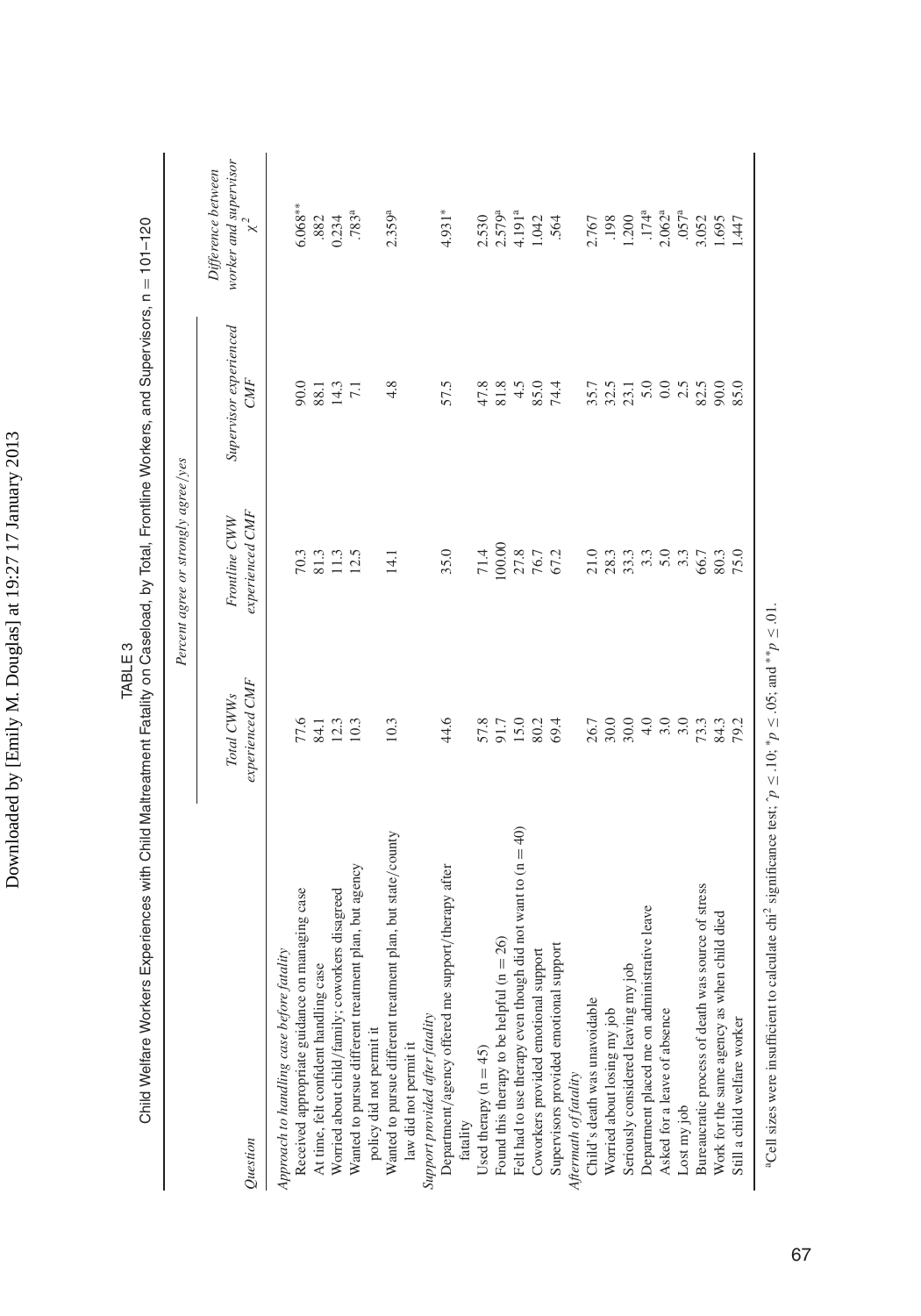of my own children. I can't or don't leave them with anyone else or have a hard time keeping my 1-year-old at a daycare setting."

#### Supporting Workers in the Aftermath

Participants were also asked for their input on how to support workers who experience a CMF. The responses were coded into four categories, presented here in descending order of prevalence:

- 1. Provide emotional/legal support for worker (37.4%), e.g., voluntary/mandatory counseling, legal advice, peer/supervisor support. Example: "Openly discuss the death with staff involved, and provide support/counseling as needed."
- 2. Avoid blaming the CWW (16.0%). Example: "The analysis of what was known and why workers did what they did should be done with a learning focus instead of a blaming focus. Agencies like to take credit for successes, but they're not so eager to accept ownership of part of the problem ... when a case results in a serious injury or death. The easiest thing is to blame an individual, then when that person is identified and punished by removal or transfer ..."
- 3. Training prior to CMF (6.5%), e.g., better preparation, how to deal with secondary trauma. Example: "Prepare for the event prior through training and clinical supervision."
- 4. Administrative responses (4.1%), e.g., paid leave, reduced workload. Example: "Make sure to give the SW a short 'time out' from new cases and make referral to EAP."

#### **DISCUSSION**

The purpose of this study was to critically assess some of the perceptions that the public holds about child welfare workers and their experiences with CMFs: the characteristics of CWWs who suffered the fatality of a child client, the events leading up to the fatality, and their perceptions and experiences after the death. The results of this multi-state sample of CWWs who experienced a CMF indicated that workers were in their 30s and well trained. They felt confident in their handling of the case leading up to the CMF, felt supported by coworkers after the death, but most did not use formal, agency-based support such as counseling. Previous research has documented how a CMF can change an organization's culture (Cooper, 2005). This study provides new information about the common experiences of workers across states and agencies and how many public perceptions are inaccurate.

#### Worker Characteristics at Time of Fatality

Despite anecdotal evidence and in contrast to the hypotheses, CWWs were not inexperienced and uneducated about working with families at the time of the death of their client. Workers who had experienced a CMF had a median of 25 cases on their caseload, had carried the case that ended in a fatality on their load for a median two months, and had worked as a CWW for a median of six years. As expected, there were statistically significantly differences between frontline workers and supervisors in all of these areas, with supervisors having more cases and working longer in the profession. The numbers of cases that the workers were carrying are not grossly outside of what is recommended by the Child Welfare League of America, which states that frontline workers should not handle more than 17 cases, and that supervisors should not handle more than 85 cases (Child Welfare League of America, 1999). Frontline workers in this study had a median of three more cases than what is recommended, and supervisors exceeded guidelines by a median number of five. Additionally, with a mean age of 37.6, workers were not young. They were also well educated with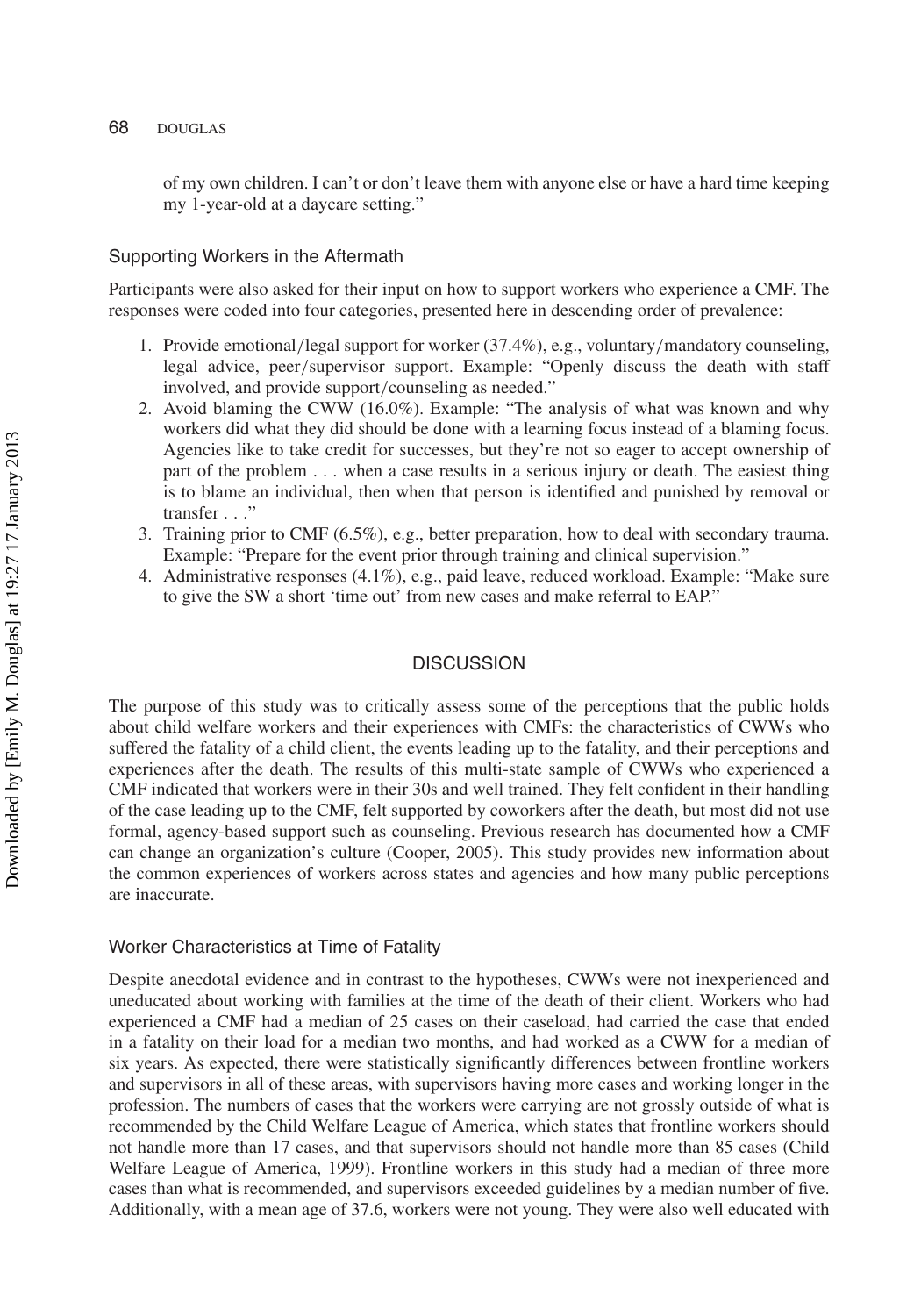almost half having a college degree and another half with a master's degree. Finally, only 11% had a degree in a field outside of the social sciences, and close to 60% had a degree in social work or human services, indicating a strong educational foundation for doing child welfare work. It is possible that this survey did not reach those who may have been pushed out of the child welfare profession in the wake of a fatality, who might have been younger and less well educated. Outside of that possibility, the findings of this paper do not match many of the concerns that have been expressed about CWWs who have been associated with fatalities (Gelles, 2003; Washington State Children's Administration, 2008).

#### Handling of Case Prior to Fatality

A strong majority of the sample (78%–84%) felt confident in the handling of the case prior to the CMF. Workers felt that they received appropriate guidance, felt confident, had not worried about the child/family, and only a minority (10%–12%) reported wanting to pursue another course of action before the CMF. Supervisors felt especially confident in having received appropriate guidance on the case. There is little research that addresses worker confidence in practice decisions, and even less which addresses the prevalence of worker confidence. Instead, research has explored what factors are related to higher levels of worker confidence (Regehr, Bogo, Shlonsky, & LeBlanc, 2010; Strand & Bosco-Ruggiero, 2010) and revealed that beginning social workers report feeling at least moderately confident to engage in child welfare practice (Jones & Okamura, 2000). The findings do appear to be consistent with the public perception that the child welfare agencies are unable to recognize when a child is in danger of dying from maltreatment. This finding may speak to agency administrators about the importance of training and the ability to recognize risk factors for CMFs. It also suggests that there is a role for researchers in the need to assess workers' understanding of risk.

#### Support Provided After Fatality

Less than half of workers reported that their agencies provided them with therapy/support after the fatality, despite many of them voluntarily reporting that they felt distressed, burned out, unable to focus on their work, and insecure about their skills as a worker. This lack of formal support is surprising given the growing attention to "critical incidents" in the workplace (Attridge & VandePol, 2010; Declercq, Meganck, Deheegher, & Van Hoorde, 2011), secondary trauma among child welfare professionals (Bride, Jones, & MacMaster, 2007; Dane, 2000; Horwitz, 2006), and the move to provide grief counseling when the death of a community member is unexpected (Thompson, 1995; Wenckstern & Leenaars, 1993). The lack of support could, in part, be explained by the fact that almost one-quarter of the deaths occurred before the year 2000, when formal supports may have been less likely to be in place. Formal support was offered to supervisors one-and-a-half times as often as it was to frontline workers. This may be because it is assumed that supervisors will provide support for frontline staff and thus supervisors need a different level of support. Of those who reported that therapy was available, just over half used this service. The vast majority of those individuals assessed it as helpful. Between 68%–80% of workers reported that their coworkers and supervisors were a source of support for them, which is consistent with previous research concerning coping with the death of a child client (Regehr et al., 2002).

Workers still noted the desire for additional emotional and legal support from their agencies, an important role for agency administrators, usually in the form of supervision, agency-funded counseling, and guidance regarding being sued and other matters that might arise during a trial that follows a CMF. Future research should explore the extent to which workers are provided with formal assistance, potential resistance to using this support, and its effectiveness in preventing emotional distress.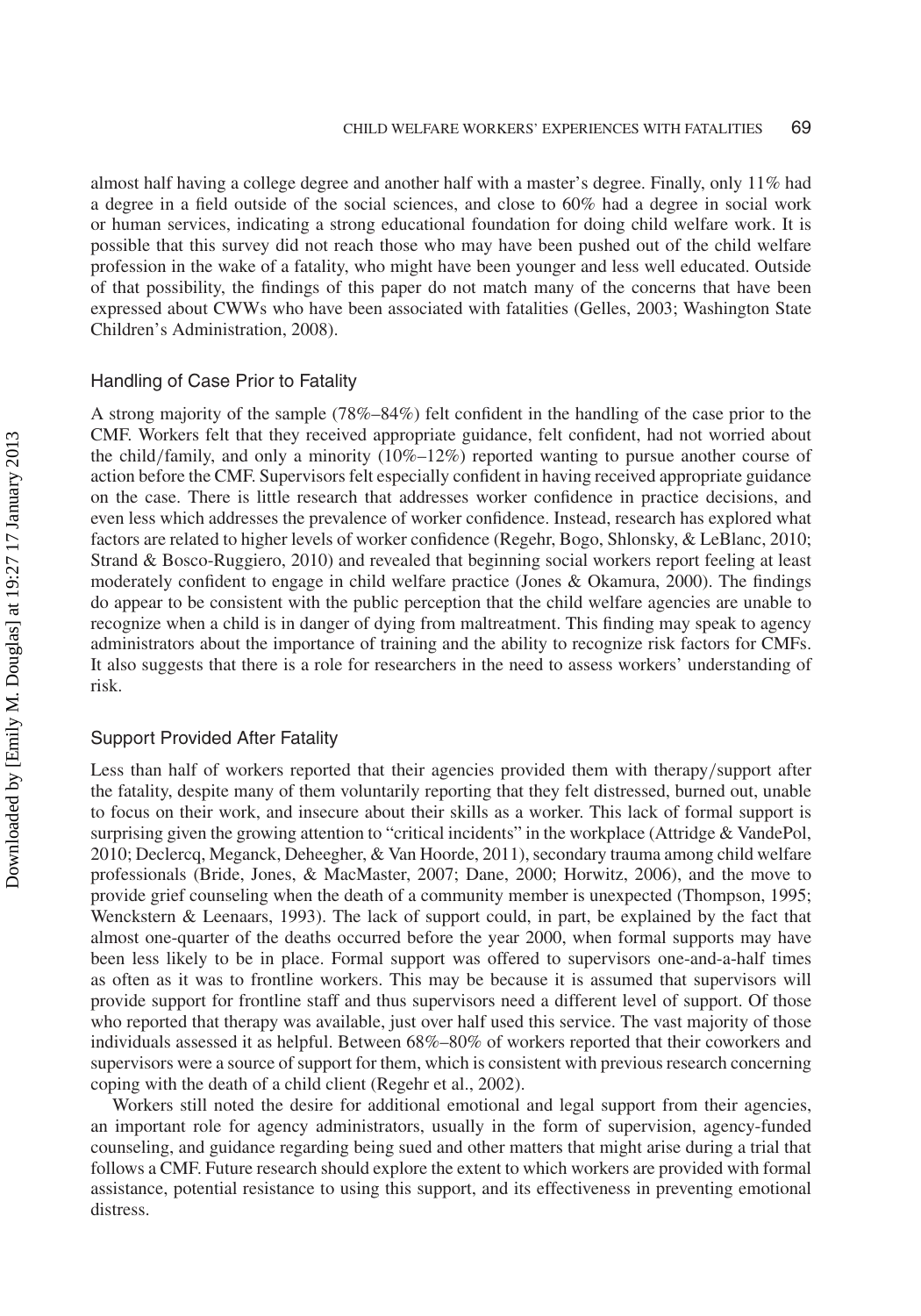#### Aftermath of a Child Maltreatment Fatality

Finally, over a quarter of the sample (27%) reported currently feeling that the CMF that occurred on their caseload was unavoidable. I conducted a follow-up set of analyses to examine if this response varied by the manner in which the child died (e.g., physical abuse versus physical neglect). Respondents were equally likely to say that the death could/could not have been avoided regardless of the how the child died. Believing that a child's death could not have been avoided may carry into practice techniques as a CWW and also may indicate a lack of confidence in the services that the system provides. This finding is likely related to the workers' reports that overall they felt confident in their assessment of the case prior to the CMF. It raises important questions about training for risk factors and the extent to which CWWs see themselves as agents of prevention.

High media attention to CMFs can leave workers who are involved with a CMF feeling uncertain about their job security (Cooper, 2005; Regehr et al., 2002). One-third of the CWWs in this sample reported either worrying about losing their jobs or seriously considered leaving their jobs, but only 3%–5% of respondents reported being placed on administrative leave after the death, asking for a leave of absence, or being fired. Readers should note that since this survey was most widely distributed by child welfare agency contacts, it may not have reached many individuals who have left the child welfare profession because of a child's death. Recruitment efforts were made to reach individuals who were still social workers, but working outside of child welfare. There was some success in reaching those outside of the profession: one-fifth of the sample that experienced a fatality reported that they were no longer child welfare workers. Finally, almost two-thirds of the respondents indicated that the bureaucratic process that followed the death of the child was a source of stress for them, but the majority of those who experienced a CMF on their caseload continue to work for the same agency as when the child died. Since another one-fifth of respondents indicated that they no longer work in child welfare, these individuals have likely been reassigned to other responsibilities within that same agency, such as adoptions or licensing.

#### Limitations

This study is not without limitations. First, it is based on a convenience sample of CWWs and is not representative of all workers nationwide or workers in their respective states. The sample is, however, similar to a national study of CWWs (Barth, Lloyd, Christ, Chapman, & Dickinson, 2008). Second, the workers who were recruited by agency directors or the workers themselves could have a special interest in CMFs, which may influence the findings. Third, this survey reached many more current than former child welfare workers. Thus, it could have reached individuals who were better prepared to handle fatalities and received better support from colleagues and their agencies, and did not reach those who were driven out or who resigned after a fatality. Fourth, the sample size is relatively small, which further limits the generalizability of the findings. Finally, the study required workers to recall events that in some instances may have happened years ago, potentially compromising their ability to accurately report information. Retrospective data collection is a wellaccepted method in social sciences, especially involving a major, and potentially traumatic, life event (Arias, 2004; Derevensky & Deschamps, 1997; Finkelhor, Moore, Hamby, & Straus, 1997; Stevens & Higgins, 2002). Despite these limitations, this is the first study to address a sample of workers who experienced a CMF and provides new information to the literature and social work field about their common experiences and concerns.

#### Summary

In closing, this study calls into question some of the anecdotal evidence about child welfare professionals who experience the death of a child. Workers who experienced a CMF were not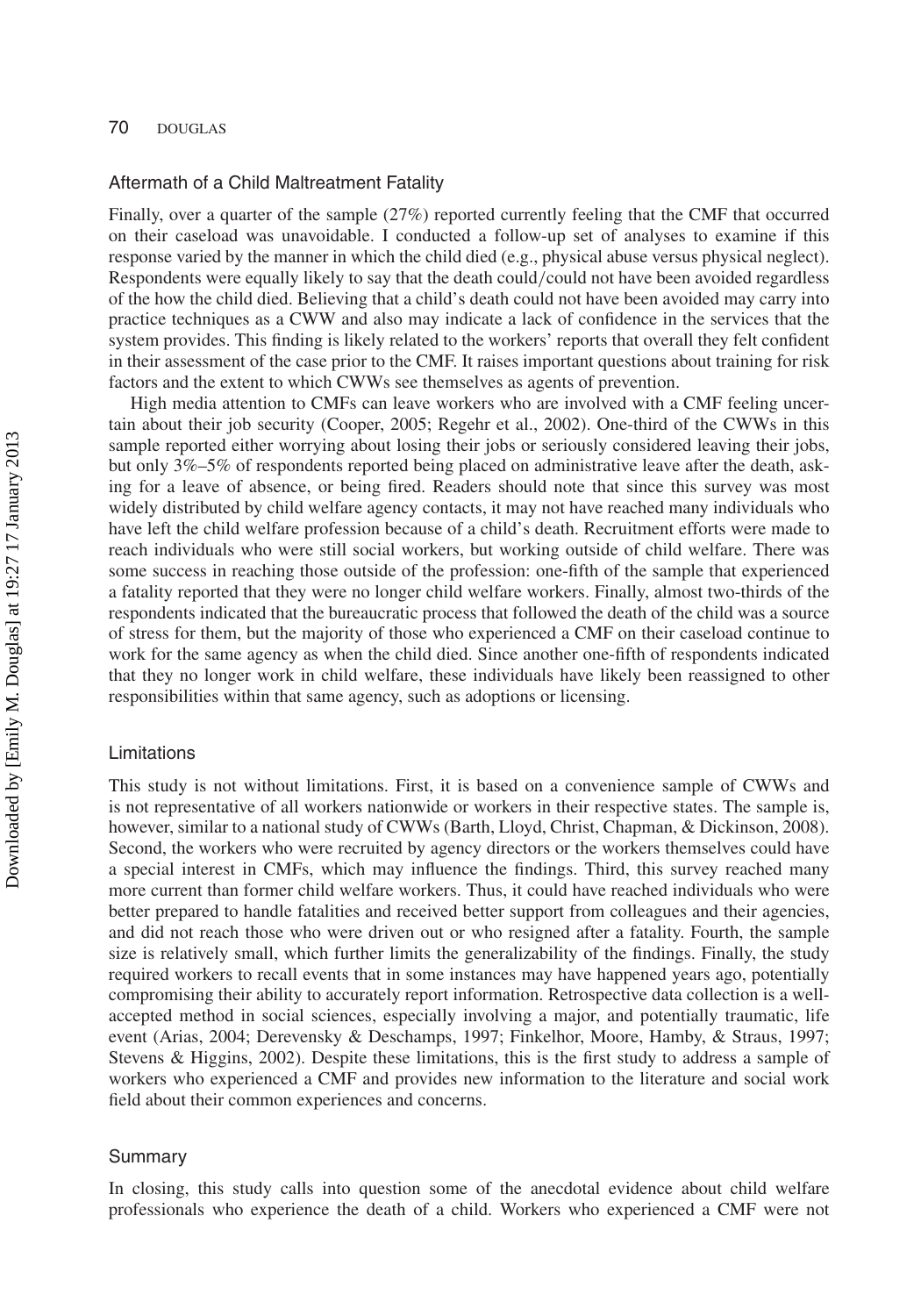overwhelming young, inexperienced, and uneducated about social work. In fact, workers who experienced a CMF on their caseloads had several years of child welfare experience. At the same time, workers did not perceive the cases where a fatality was suffered to be high risk cases and a quarter believed the death to be unavoidable. These findings, supported by additional research on this sample concerning worker knowledge of risk factors for CMFs (Douglas, forthcoming) suggests that child welfare administrators may want to increase training regarding the risk factors for CMFs. CWW professionals are the most likely group of service providers to come into contact with children and families at risk of suffering a CMF, which means that they are also the group of professionals most able to prevent fatalities. Providing CWWs with adequate training and knowledge of risk factors should be a part of our effort to prevent maltreatment-related fatalities.

In the aftermath of a fatality, workers reported using more informal than formal sources of support, which is likely related to the fact that formal supports were only offered about half of the time. At the same time, when asked, workers reported desiring more formal sources of support, usually funded by agencies: mandatory or voluntary counseling, paid time off, temporary reduction in caseload, and legal guidance when workers are being sued or involved in a criminal case following a CMF. In closing, this study raises many important areas that can be addressed by administrators and researchers, including workers' conceptualization of risk for a fatality, workers' desire for emotional and legal support following a death, and a more comprehensive understanding of the availability of and workers' use of such supports when a child dies.

#### **REFERENCES**

- Anderson, R., Ambrosino, R., Valentine, D., & Lauderdale, M. (1983). Child deaths attributed to abuse and neglect: An empirical study. *Children and Youth Services Review*, *5*(1), 75–89.
- Arias, I. (2004). The legacy of child maltreatment: Long-term health consequences for women. *Journal of Women's Health*, *13*(5), 468–473.
- Associated Press. (2008). 6 D.C. employees to be fired over dead sisters, *MSNBC*. http://www.msnbc.msn.com/id/22649661/ ns/us\_news-crime\_and\_courts/
- Attridge, M., & VandePol, B. (2010). The business case for workplace critical incident response: A literature review and some employer examples. *Journal of Workplace Behavioral Health*, *25*(2), 132–145.
- Ayre, P. (2001). Child protection and the media: Lessons from the last three decades. *British Journal of Social Work*, *31*, 887–901.
- Barth, R. P., Lloyd, E. C., Christ, S. L., Chapman, M. V., & Dickinson, N. S. (2008). Child welfare worker characteristics and job satisfaction: A national study. *Social Work*, *53*(3), 199–209.
- Batty, D. (2001, September 28). Inexperienced social worker left to make complex decisions, *The Guardian*. Retrieved from http://www.guardian.co.uk/society/2001/sep/28/2
- Beveridge, J. (1994). Analysis of Colorado child maltreatment fatalities. *Colorado's Children*, *13*(2), 3–6.
- Bride, B. E., Jones, J. L., & MacMaster, S. A. (2007). Correlates of secondary traumatic stress in child protective services workers. *Journal of Evidence-Based Social Work*, *4*(3/4), 69–80. doi: 10.1300/J394v04n0305
- Child Welfare League of America. (1999). *Child welfare standards of excellence*. Washington, DC: Child Welfare League of America.
- Cooper, L. (2005). Implications of media scrutiny for a child protection agency. *Journal of Sociology and Social Welfare*, *32*(3), 107–121.
- Dane, B. (2000). Child welfare workers: An annovative approach for interacting with secondary trauma. *Journal of Social Work Education*, *36*(1), 27–38.
- Declercq, F. D. R., Meganck, R., Deheegher, J., & Van Hoorde, H. (2011). Frequency of and subjective response to critical incidents in the prediction of PTSD in emergency personnel. *Journal of Traumatic Stress*, *24*(1), 133–136.
- Derevensky, J. L., & Deschamps, L. (1997). Young adults from divorced and intact families: Perceptions about preferred custodial arrangements. *Journal of Divorce & Remarriage*, *27*(1), 105–122.
- Douglas, E. M. (2005). Child maltreatment fatalities: What do we know, what have we done and where do we go from here? In K. Kendall-Tackett & S. Gaicomoni (Eds.), *Child victimization* (pp. 4.1–4.18). Kingston, NJ: Civic Research Institute.
- Douglas, E. M. (2009). Media coverage of agency-related child maltreatment fatalities: Does it result in state legislative change intended to prevent future fatalities? *Journal of Policy Practice*, *8*(3), 224–239.